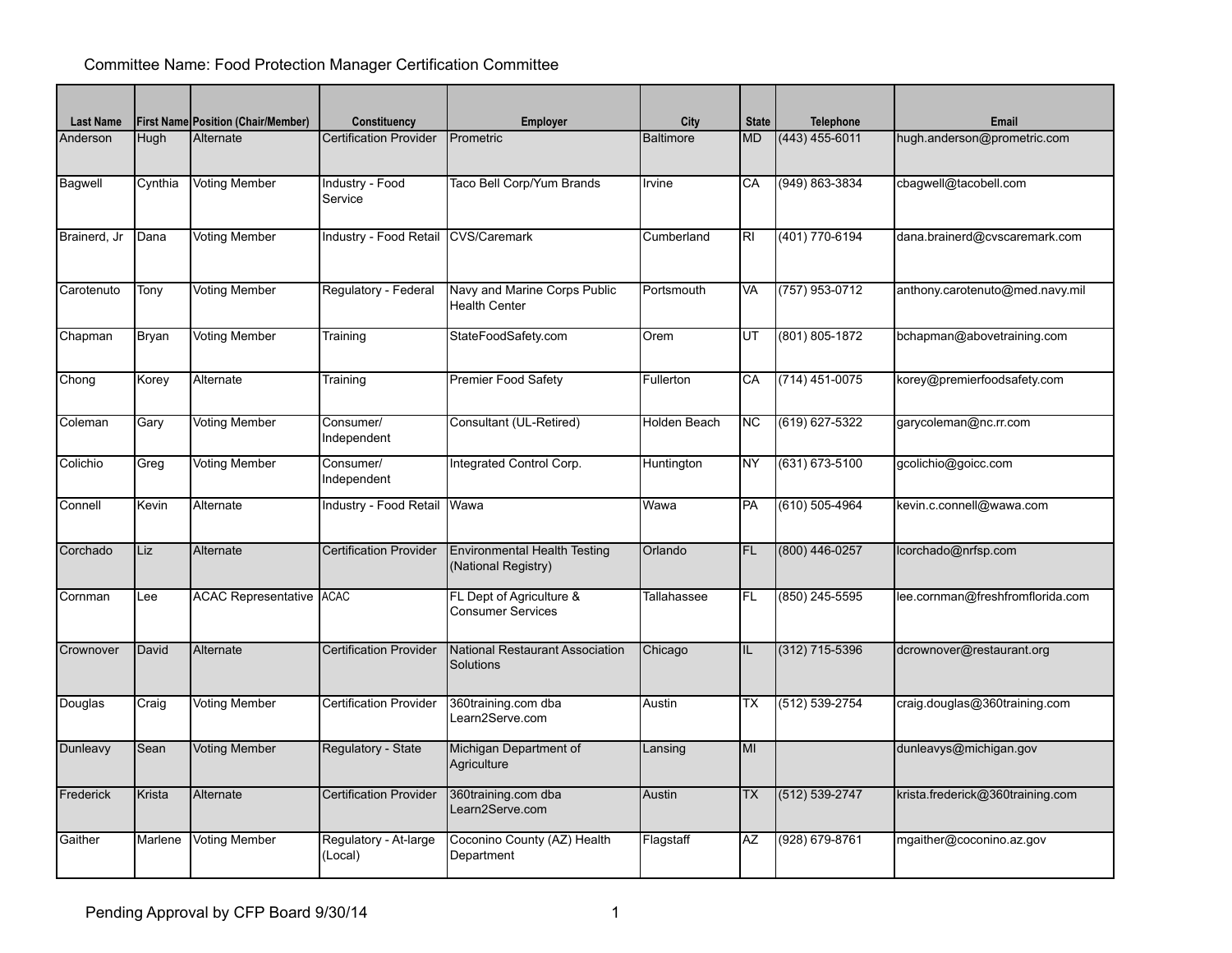## Committee Name: Food Protection Manager Certification Committee

| Guzzle           | Patrick         | Voting Member                 | Regulatory - State                                   | Idaho Department of Health and<br><b>Welfare</b>        | Boise           | ID        | $(208)$ 334-5936   | plguzzle@gmail.com             |
|------------------|-----------------|-------------------------------|------------------------------------------------------|---------------------------------------------------------|-----------------|-----------|--------------------|--------------------------------|
| Halbrook         |                 | <b>Courtney Voting Member</b> | Industry - Food<br>Service                           | <b>Brinker International</b>                            | Dallas          | ТX        | $(972) 770 - 1291$ | courtney.halbrook@brinker.com  |
| Hawley           | Jeff            | Chair                         | Industry - Food Retail Harris Teeter, LLC            |                                                         | <b>Matthews</b> | ΝC        | (704)-844-3098     | jhawley@harristeeter.com       |
| Heinicke         |                 | Geoffrey Voting Member        | Regulatory - Local                                   | City of Plano Environmental<br>Health                   | Plano           | TX.       | $(972) 941 - 7143$ | geoffreyh@plano.gov            |
| Hollenbeck       |                 | Christine Vice Chair          | Regulatory                                           | National Environmental Health<br>Association            | Denver          | CO        | $(303) 756 - 9090$ | chollenbeck@ymail.com          |
| Jackson          | Keith           | <b>Voting Member</b>          | Industry - At-large<br>(Vending and<br>Distribution) | Performance Food Group                                  | Richmond        | VA        | (804) 484-7975     | keithjackson@pfgc.com          |
| Jensen           | Joyce           | ACAC Representative ACAC      |                                                      | Lincoln-Lancaster Co. Health Dept Lincoln               |                 | <b>NE</b> | (402) 441-8033     | jjensen@lincoln.ne.gov         |
| Kender           | Linda           | <b>Voting Member</b>          | Academia                                             | Johnson & Wales University CCA                          | Providence      | RI        | $(401) 598 - 1278$ | Ikender@jwu.edu                |
| Krishna          | Vijay           | <b>ANSI Representative</b>    | ANSI                                                 | American National Standards<br>Institute                | Washington      | DC        | (202) 331-3614     | vkrishna@ansi.org              |
| Lang             | Jeff            | <b>Voting Member</b>          | Regulatory - Local                                   | Lane County Environmental<br>Health                     | Eugene          | 0R        | $(541) 682 - 3636$ | jeffrey.lang@co.lane.or.us     |
| Louden           | Kathy           | <b>Voting Member</b>          | Regulatory - Local                                   | City of Minneapolis Environmental Minneapolis<br>Health |                 | <b>MN</b> | $(612) 673 - 3869$ | kathy.louden@minneapolismn.gov |
| Luebkemann Geoff |                 | <b>Voting Member</b>          | Industry - Food<br>Service                           | Florida Restaurant and Lodging<br>Associaton            | Tallahassee     | IFL.      | $(850)$ 224-2250   | gluebkemann@frla.org           |
| Lynch            | Lawrenc<br>e J. | Voting Member                 | <b>Certification Provider</b>                        | National Registry of Food Safety<br>Professionals       | Orlando         | IFL.      | $(800)$ 446-0257   | llynch@nrfsp.com               |
| McMillion        | Ryan            | <b>Voting Member</b>          | <b>Certification Provider</b>                        | Prometric                                               | Baltimore       | MD        | $(443)$ 455-6244   | ryan.mcmillion@prometric.com   |
| Neal             | Jay             | <b>Voting Member</b>          | Academia                                             | University of Houston                                   | Houston         | ТX        | $(713) 743 - 2496$ | jneal@central.uh.edu           |
| Paster           | Tara            | <b>Voting Member</b>          | Training                                             | Paster Training, Inc.                                   | Gilbertsville   | PA        | $(610)$ 970-1776   | tara.paster@pastertraining.com |